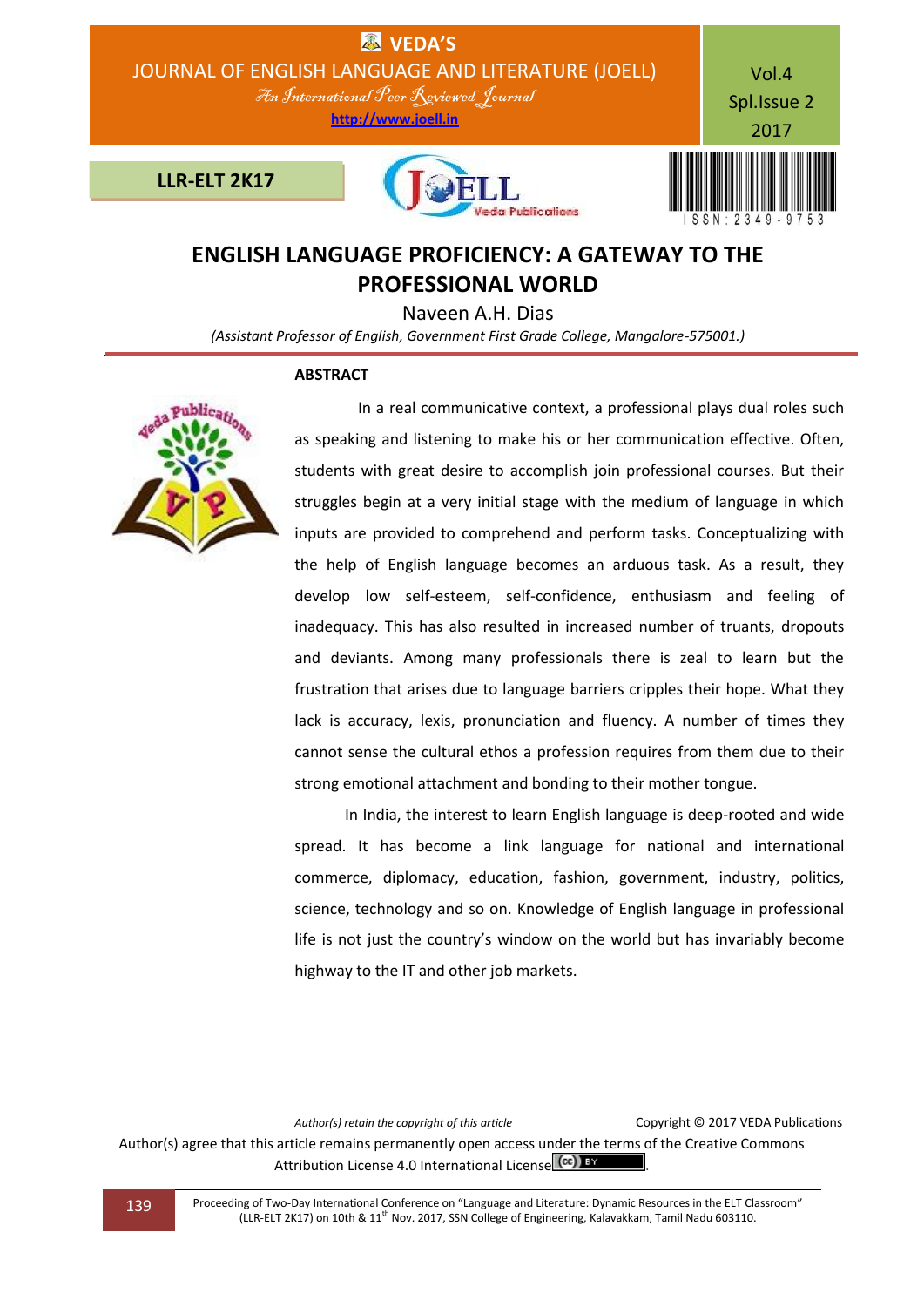We need to have a holistic approach to communicative competence specifically, speaking skills. We need to focus on language learners cognitive, affective (or emotional) and social needs as we facilitate them to develop speaking skills because language is not just a cognitive, but also a social process which includes three primary factors namely, teachers, materials, and learners. It is very obvious that much of the learning takes place through the spoken language and mainly through the medium of English; the ability to speak and listen in the language of instruction will greatly facilitate students' participation in class and the learning of the subject matter. To speak in English, second language learners have to develop various pragmatic competencies. They need to know how to initiate and maintain conversations, to sustain group discussions, describe feelings and give reasons in an acceptable manner and ask for more information or assistance.

A lot of research work has been published in recent years in journals which focus on the sociocultural and academic needs of students rather than their language needs despite the fact that it has been a significant barrier faced by the majority of professional students. Unfortunately, little attention has been paid to the language needs of professional students who are non-native speakers of English or those with English as a second language.

Research in ESP between 2000and 2015 has been carried out on in areas like needs analysis, syllabus design, testing and teacher training.Therefore what needs to be done is to explore the extent to which the teaching objectives mentioned in the syllabus are realized in an English classroom of a professional college, the extent to which the English Language Skills (LSRW) are taught in an English classroom of a professional college and the competence and the knowledge of theories of learning required of an English teacher to carry out a specialized syllabus designed for a specialized group and the actual competence of English Language teachers in a professional college. In addition, the possibility of utilizing texts which corroborate the language used in day-to-day affairs, as well as the use of context specific content to improve linguistic and communicative competence in English among

professional students from multi-cultural and multilinguistic backgrounds .

ESP is the need of the hour. It is empowering learners through communicative skills to accomplish and produce optimum productivity. Globalization has definitely paved way to a larger extent in the growth of ESP. Furthermore, it has developed an intrinsic desire to communicate well in the work place which is extremely competitive and strenuous. Lack of communicative competence may instill fear among many professionals to express. Poor communicative competence could be attributed as a major reason for poor performance and lack of success.

The purpose of ESP is to learn the language and relate directly to what the learners need to do in their profession. The key purpose of teaching ESP to the students according to Dudley-Evans and St John (1998) is to "meet the needs of the learner, it makes use of the underlying methodology and the activities of the discipline it serves, and it is centered on the language (grammar, lexis, register) skills discourse and genres appropriate to these activities." According to Hutchinson and Waters (1987) the simple way to understand ESP would be 'language facilitates a speaker to get things done according to one's wish and desire.'English for Specific Purposes focuses on the specific communicative needs of particular professional or occupational groups and it has emerged out of Halliday, Mackintosh and Strevens's (1964) workon'The Linguistic Sciences and Language Teaching'. The growth of ESP was influenced, on the one hand, by socio-political aspects such as US leadership after the Second World War which contributed to the fact that English was considered the lingua franca of commerce, medicine, technology and business; on the other hand, it was influenced by the new linguistic trends and communicative theories on language. The two important characteristics which are axiomatic are the sense of purpose and the sense of vocation in which application of the language is paramount. It enables the language to work on immediacy and relevance which may not be so in other branches of ELT since ESP has been realized in an era of globalization and English has become a link language.

In professional colleges, vocational learning and training have made English language more

140 Proceeding of Two-Day International Conference on "Language and Literature: Dynamic Resources in the ELT Classroom" (LLR-ELT 2K17) on 10th & 11<sup>th</sup> Nov. 2017, SSN College of Engineering, Kalavakkam, Tamil Nadu 603110.